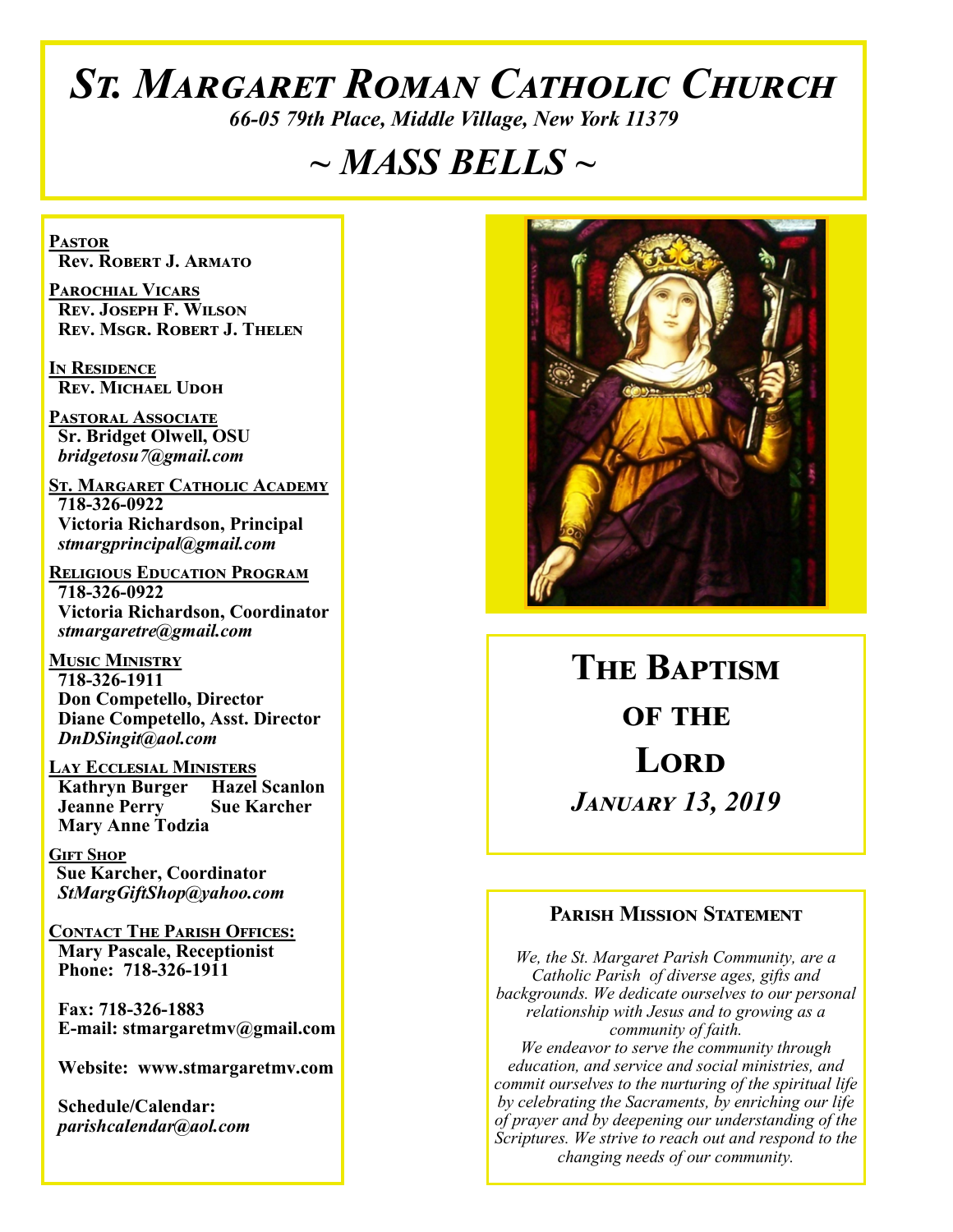### *MASSES FOR THE WEEK*

| SUN.                                 | <b>JANUARY 13 - THE BAPTISM</b><br>OF THE LORD                                                                                                                                                             | The Rectory of<br><b>Monday - Friday - 9</b>                                                                                                                                                                                                      |
|--------------------------------------|------------------------------------------------------------------------------------------------------------------------------------------------------------------------------------------------------------|---------------------------------------------------------------------------------------------------------------------------------------------------------------------------------------------------------------------------------------------------|
| 7:30<br>9:00                         | <b>Bruce Pough</b><br>Il Popolo della Parocchia/Filippo e<br>Leonardo Curatolo/Rosaria, Rosario<br>e Nunzio Taormina/Anna Scarpa/<br>Francesco e Maria Virruso/Maria Caleca/<br>Antonina e Antonino Costa/ | 1 pm to<br><b>Tuesday &amp; Wednesd:</b><br>Saturday - by a<br>Sunday -                                                                                                                                                                           |
| 10:30<br><b>NOON</b><br>5:00PM       | John J. Forte (ANNI)<br>Luigi & Filomena DeSimone<br>The Schober Family                                                                                                                                    | <b>CONFESSIONS - Saturda</b><br>appointment with a priest.                                                                                                                                                                                        |
| MON.<br>7:00<br>9:00                 | <b>JANUARY 14 - WEEKDAY</b><br>Jim Conlon<br>Maria D'Amato                                                                                                                                                 | <b>NOVENA</b> to Our Lady of<br>Mondays after the 9am Ma                                                                                                                                                                                          |
| TUE.<br>7:00<br>9:00                 | <b>JANUARY 15 - WEEKDAY</b><br><b>Antoinette Bonventre</b><br>Mary Miller/Catherine Weikert                                                                                                                | <b>BAPTISMS</b> take place on<br>Sundays of the month. Plea<br>rectory for an appointment<br>your child.<br>WEDDINGS MUST be so<br>six months in advance by a<br>priest or a deacon. Please c<br>For marriage preparation in<br>www.pre-cana.org. |
| WED.<br>7:00<br>9:00                 | <b>JANUARY 16 - WEEKDAY</b><br><b>Maria Recce</b><br>Theodore Mundy, Jr. (ANNI)                                                                                                                            |                                                                                                                                                                                                                                                   |
| THU.<br>7:00<br>9:00                 | JANUARY 17 - ST. ANTHONY<br>Marie Sparacio<br><b>Marguerite Scaturro</b>                                                                                                                                   |                                                                                                                                                                                                                                                   |
| FRI.<br>7:00<br>9:00                 | <b>JANUARY 18 - WEEKDAY</b><br>Maria Recce<br><b>Mark Wiesner</b>                                                                                                                                          | <b>THE ENGLISH CHOIR</b><br>at 7 pm in the Church. Ter<br>needed!                                                                                                                                                                                 |
| SAT.<br>9:00                         | <b>JANUARY 19 - WEEKDAY</b><br><b>COLLECTIVE: James Bohan/Paula</b><br>Grimaldi/                                                                                                                           | IL CORO ITALIANO pr<br>prima della Messa Italiana.                                                                                                                                                                                                |
| 5:00PM<br>SUN.                       | John Hynes<br><b>JANUARY 20 - SECOND SUNDAY</b><br><b>IN ORDINARY TIME</b>                                                                                                                                 | <b>THE YOUTH CHOIR re.</b><br>from 6-7 pm in the Church<br>DnDisingit@aol.com                                                                                                                                                                     |
| 7:30<br>9:00<br>10:30<br><b>NOON</b> | <b>Thomas Mazza</b><br>Giovanni Uglialoro/Vincenza, Mariano<br>e Salvatore Palmeri/Salvatore Pistone/<br>People of the Parish<br>Magdalena Nadler                                                          | <b>BOY SCOUT TROOP #1</b><br>from $7:15-9$ pm in the Pari<br>are welcome, age 10 1/2 $\&$<br>718-894-4099.                                                                                                                                        |
| 5:00PM                               | Giusepina Ferrara-Riccioli                                                                                                                                                                                 | <b>CUB PACK #119 meets o</b>                                                                                                                                                                                                                      |



## **PARISH INFORMATION**

**ffice is open P** am to Noon, and **1 pm to 5pm**  $\overline{ay}$  evenings 5-7pm **Saturday - by appointment Sunday - closed**

ay, 4:00 - 4:45pm, or by

the Miraculous Medal Mondays after the 9am Mass.

the 1st and 3rd ase call the and to register

cheduled at least appointment with a call the rectory office. nformation visit

rehearses on Tuesday, nors and baritones

**IL CORO EXECUTE:** Prattica ogni Domenica prima della Messa Italiana.

hearses on Thursday,  $\blacksquare$ . For more info,

**19** meets on Tuesdays sh Hall. New members up. Call Mr. Krzewski,

**n** Mondays from 7-8:30 pm in the Parish Hall. New members welcome, age 6 to 10-1/2. Call Mr. Krzewski, 718-894-4099.

**SENIOR CITIZENS** meet every Wednesday at 12 Noon in the Parish Center.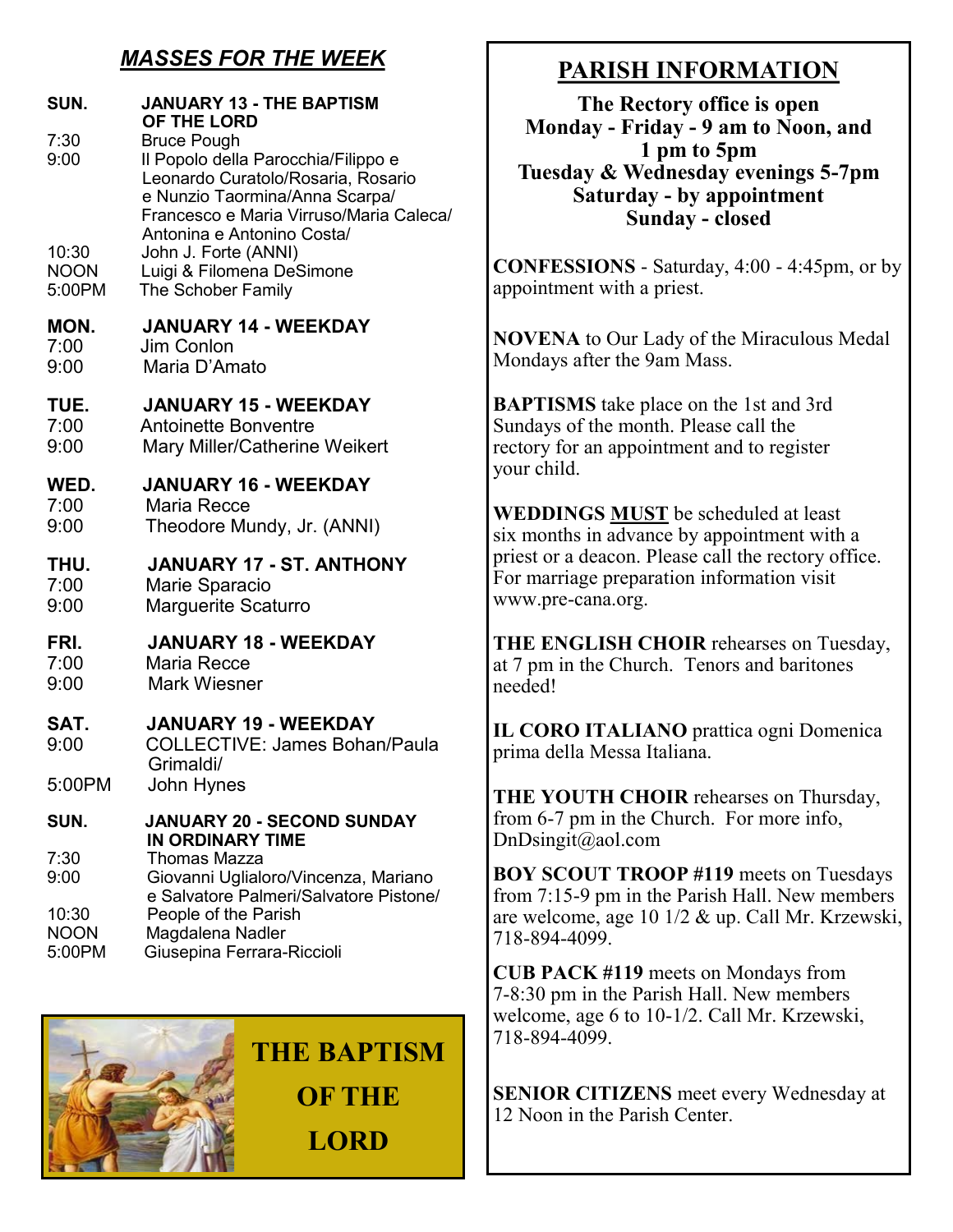# PLEASE PRAY FOR OUR SICK

Karen Guarascio, Connie Faccibene, Linda Frazier, Cari Ann Falk-LoBello, Glen Falk, Ronald Frazier, John Downer, Robert Sabini, Lee Falk, Scott White, Baby McKinley Kelleher, Sean Harrison, Justin James Quirke, Elizabeth Ott, Marion Caracciola, Baby Keila Mary Champoli, The Ferrugio Family, Sandra Slattery, Richard Santangelo, Joseph Simon, James Taylor, James Leung, Dr. Joan Virostko, Alfie Poje, Margaret Cosentino, Ann Pompeo, Larry Dumbra, Bob Marvin, Joseph O'Brien, Katie Bryzgornia, Daniel Fox, Domenica Millitello, Caterina D'Anna, Evelyn Mojica, Immaculate Marge D'Elia, Carol Arevalo, Jim O'Driscoll, Victoria Lippolis, Mary Rigovich, Matteo Sabini, Charles Schaaf, Alvaro Andres Gonzalez, Luis Sanchez, Billy Gillespie, George McGarry, Cathie Greulich, Anthony Bruno, Charles G. Krzewski, John Wert, Joseph Stubbs, Bob & Karen Schaefer, Michael Hirst, Mary Harrison, John Murphy, Anne McGinnis, Richard Santangelo, Norma Voyer, Vicky Turato, Adriana Caruso, Julio Pelaez, Maritza Gutierrez, Graciela Mora, Cindy Mulore, Salvatore Tuttolomondo, Gloria Mojica, Gloria Pemaj.

*The names will remain for 3 months, please call 718-326-1911 and ask for continued prayers.*

**Prayer Requests**

**Pray for vocations to the Priesthood and Religious Life.** 

**Please pray for our men and women from our Parish serving in the defense of our country: Lt. Col. Thomas Frohnhoefer Sgt. Robert A. Domenici** 



#### *WE RECALL OUR BELOVED DECEASED*

*Especially, Irene T. Killikelly* 

*May they rest in Christ's Peace!*

## *MEMORIALS*

#### *WINE & HOST THIS WEEK*

*are offered in memory of Sylvia DePergola at the request of Phyllis and Catherine.* 

#### *LAMP & CANDLE THIS WEEK*

*are offered in memory of Theresa Elia at the request of P & C DeSena.* 

#### *TABERNACLE LAMP THIS WEEK*

*is lit in memory of Leo Fedorawich at the request of C. DeSena & Family.* 

#### **TODAY'S READINGS**

 *The Baptism of the Lord* 

Is 42:1-4, 6-7 or Is 40:1-5, 9-11 Ps 29:102, 3-4, 3, 9-10 or Ps 104:1b-2, 3-4, 24-25, 27-28, 29-30 Acts 10:34-38 or Ti 2:11-14  $3:4-7$ Lk 3:15-16, 21-22

#### **READINGS FOR THE WEEK**

| Monday:    | Heb $1:1-6$<br>Ps 97:1 and 2b, 6 and 7c, 9<br>Mk $1:14-20$               |
|------------|--------------------------------------------------------------------------|
| Tuesday:   | Heb $2:5-12$<br>Ps 8:2ab and 5, 6-7, 8-9<br>Mk $1:21-28$                 |
| Wednesday: | Heb $2:14-18$<br>Ps 105:1-2, 3-4, 6-7, 8-9<br>Mk 1:29-39                 |
| Thursday:  | Heb $3:7-14$<br>Ps 95:6-7c, 8-9, 10-11<br>Mk $1:40-45$                   |
| Friday:    | Heb $4:1-5, 11$<br>Ps 78:3 and 4bc, 6c-7, 8<br>Mk $2:1-12$               |
| Saturday:  | Heb $4:12-16$<br>Ps 19:8, 9, 10, 15<br>Mk $2:13-17$                      |
| Sunday:    | Is $62:1-5$<br>Ps 96:1-2, 2-3, 7-8, 9-10<br>1 Cor 12:4-11<br>$Jn 2:1-11$ |
|            |                                                                          |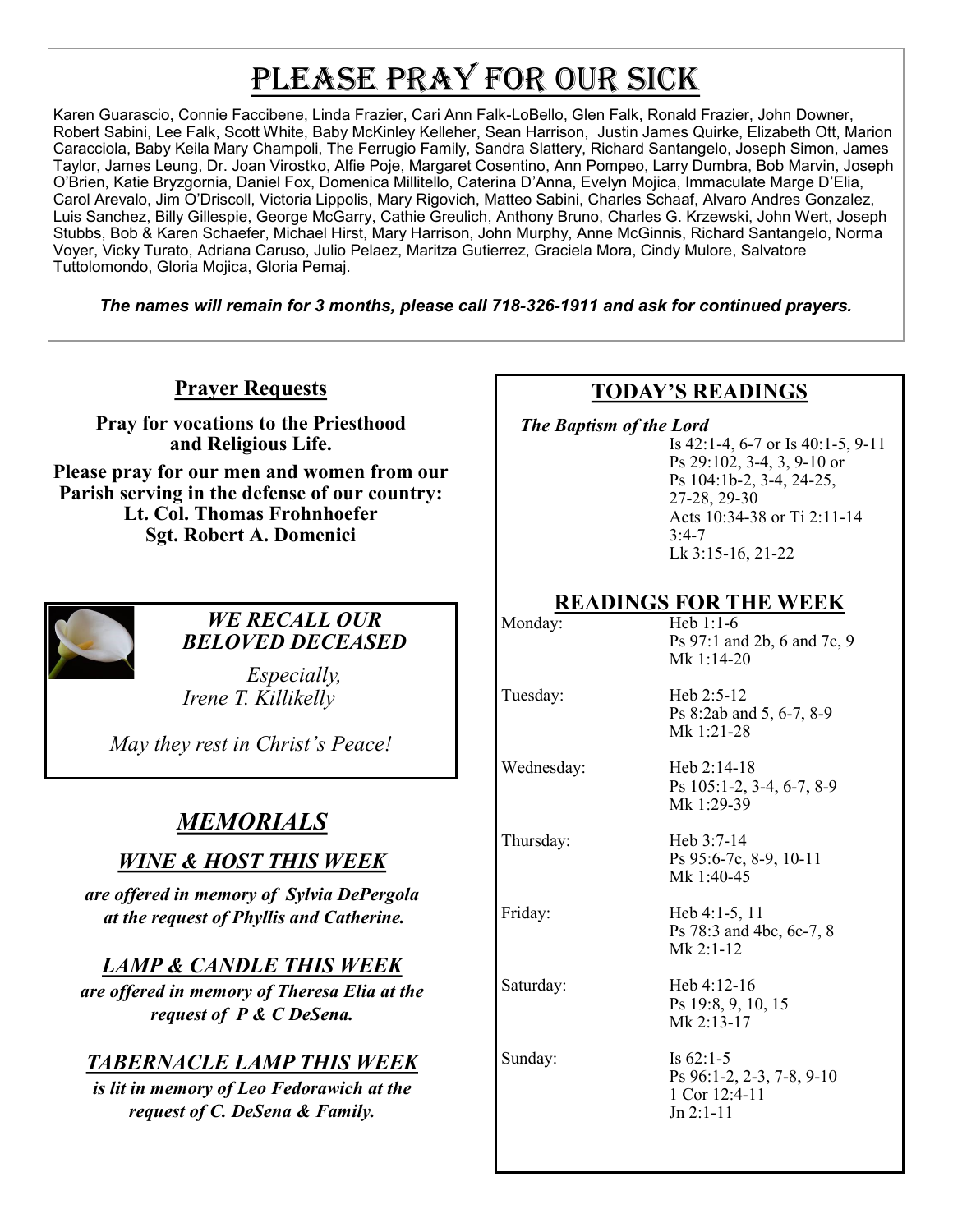#### **~ Scripture Study ~**

 Are you interested in learning more about the Word of God revealed in Sacred Scripture? Join our Bible study class with Fr. Wilson. The session is held every Monday afternoon in the Convent meeting room (66-25 79th Place) at 1:00 pm, and will resume on Monday, January 7.

**"Ignorance of Scripture is ignorance of Christ"** *~ St. Jerome.*

## *~ Our Lady of Czestochowa ~*

 Bishop Paul Sanchez recently blessed an image of the Blessed Virgin Mary under the title of **Our Lady of Czestochowa**, who is honored as Queen of Poland. The original, miraculous icon, one of the oldest portrayals of Our Lady, is kept and venerated in the shrine dedicated to her at the Monastery of Jasna Gora in Czestochowa, Poland.

 Our icon has been placed for public veneration in the shrine of our Crucified Savior, on the baptismal font side of the front of the church.

 May the Blessed Ever-virgin Mary, our Mother, protect and intercede for you and your loved ones!

#### **PARISH REGISTRATION**

 Very often, people come to the Rectory asking for a certificate or letter attesting to their being active members of our Parish. That's hard for us to do, if there is no record of their being registered.

 All families worshiping here at St. Margaret's are encouraged to register with the Rectory Offices. All you have to do is complete the following information and drop it into the collection basket. We'll take it from there.

| Name:    |                 |
|----------|-----------------|
| Address: |                 |
|          |                 |
|          | Phone #: $($ )- |

### **ASSOCIATED VINCENTIAN CHARITIES OF BROOKLYN GIVES BACK**

 For each car, truck, or van, running or not, The Associated Vincentian Charities will give back to our parish \$75-\$200 per vehicle. If you, a family member, or friend have an old or neglected vehicle that is not being used, please call 718-491-2525, or go on-line at svdpauto-brooklynqueens.org. IRS Tax deduction/Free Towing/Any Condition.

#### **Sexual Abuse Reporting**

Call the toll-free, NY State hotline, **1-800-342-3720,** or the toll-free, Diocesan number, **1-888-634-4499,** to report *any possible sexual abuse of children or adults* by anyone. Both lines are confidential.

# **SAVE THE DATE FOR IRISH NIGHT SATURDAY, MARCH 2, 2019 DETAILS WILL FOLLOW!!**

# *~ Deanery News ~*

 All men of St. Margaret Parish, 18 years old and up, are welcome and encouraged to join the Holy Name Society at OLH. Their next meeting will take place this Thursday, January 17, the patronal feast of Our Lady of Hope Parish, immediately following devotional prayers in the church.

#### **2019 YOUNG MEN'S VOCATION RETREAT**

 The 2019 Young Men's Vocation Retreat with Bishop DiMarzio will be held March 1-3 at the Cathedral Seminary House of Formation in the Immaculate Conception Center at 7200 Douglaston Parkway, Douglaston, NY. Please RSVP to cdost@diobrook.org or call the Vocation Office at 718-827-2454.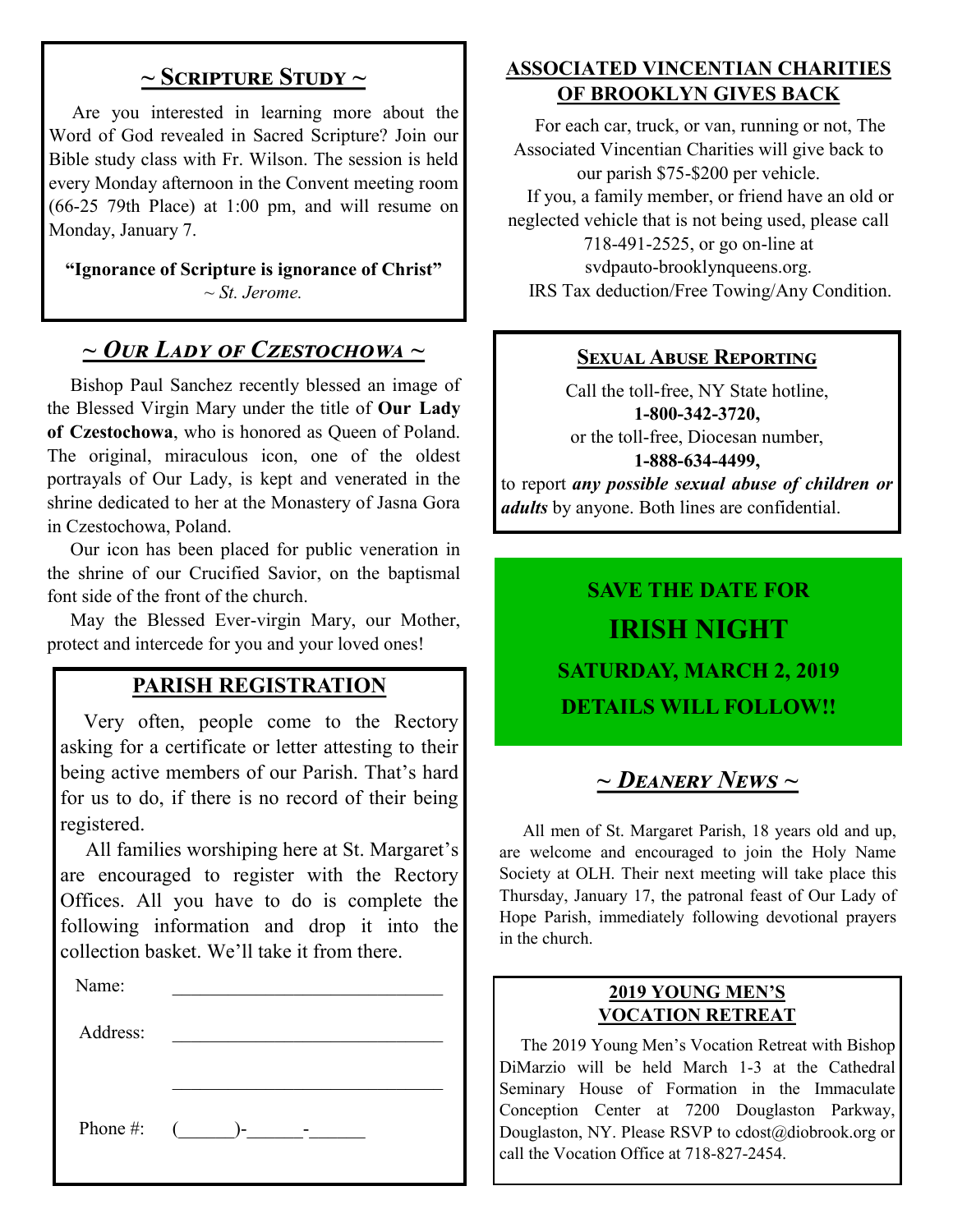## **~ St. Margaret Gift Shop ~**

Wednesdays, 12:00 - 4:00 pm Saturdays, 4:00 - 5:00 pm and Sundays, 9:00 am - 1:00 pm

We have a selection of religious goods: Rosaries - Medals - Gifts Crucifixes - Statues - Bibles other books **AND MORE!**

If we don't have it, we'll try to get it for you. The Gift Shop is located in the rectory. Please use the red side door in the parking lot. If the door is closed, please knock.

Contact us: **StMargGiftShop@yahoo.com**

#### *~ Use Your Envelopes ~*

 Please use your donation envelopes. We send out over 900 each mailing, costing the Parish (you!) several hundred dollars each time, but it appears that less than one sixth are being used. We cannot issue annual donation statements for tax purposes unless we have information provided on the envelopes.

 *Families who do not use their envelopes will be deleted from the mailings during 2019.*

 We are in the process of updating and improving our recording system and expect to have it up and running **to issue statements beginning February 1.**

## **~ Monthly Memorial Mass ~**

 A **bi-lingual (English and Italian) memorial Mass with music** is celebrated each month for the repose of the souls of those who were buried from our church during the preceding month.

 While we no longer celebrate private memorial Masses, families who wish to have an annual or "month's mind" Mass offered for a loved one can join in this monthly celebration. Please contact the Rectory at 718-326-1911 to make the arrangements.

 **The next memorial Mass will be celebrated at 11:45 am Saturday, February 9.** 



*The ST. VINCENT dePAUL FOOD PANTRY*

 is located in the Convent, 66-25 79 Place.

#### **The Pantry is open every WEDNESDAY AND SATURDAY from 10:00 am to 12:00 Noon.**

 *Our Food Pantry is always in need of canned fruits and vegetables, dried pastas, rice, cereal, peanut butter, jams/jellies/preserves, tea and coffee, and similar "non-perishable" foods.*

*As always, thank you for your generosity!*

### **~ UPCOMING BLOOD DRIVE ~**

 St. Margaret Parish has sponsored many very successful Blood Donation Drives in the past. There is still a **CRITICAL BLOOD SHORTAGE,** and the New York Blood Center is asking again for our help. St. Margaret Parish will be sponsoring a **BLOOD DRIVE** on **Sunday, January 20, 2019** from 9:00 AM until 3:00 PM in the Parish Hall. To ensure that you will be able to donate blood, please remember to include foods rich in iron in your diet and to eat a good meal and drink plenty of fluids before you come.

 St. Margaret Parish blood donors have given the gift of life so generously in the past. **In 2018, a record 339 units of blood were collected at the St. Margaret Parish Blood Drives.** Please help us to keep up the good work and start the new year off right. Mark your calendar and plan on helping patients in need by making a blood donation once again.

 For more information and/or to make a blood donation appointment, please e-mail **parishcalendar@aol.com.**